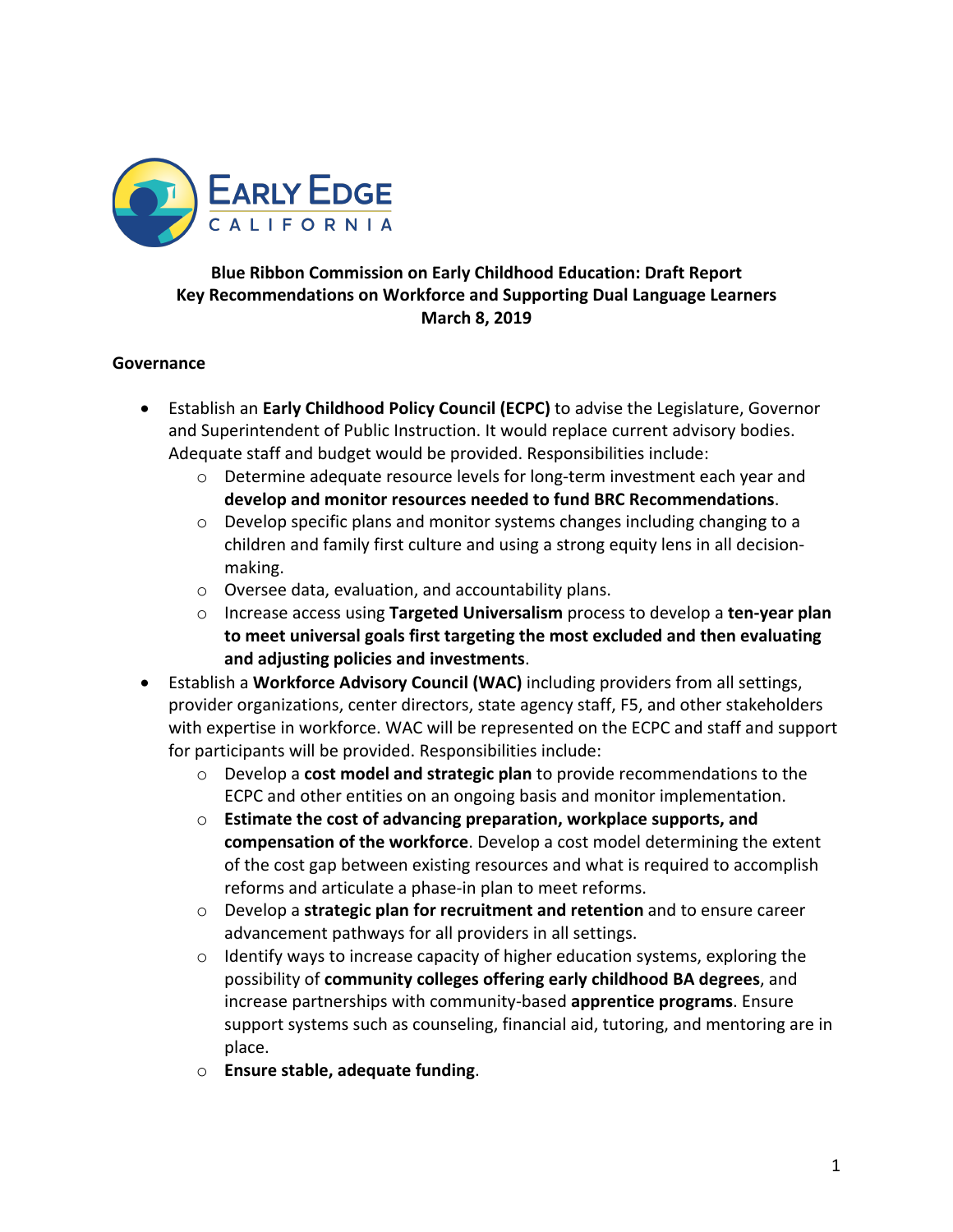- Establish an **augmented Division or Office for Early Childhood Education (OCE)** in CDE with sufficient resources and staff to implement recommendations.
	- o To align administration and coordinate services OCE shall establish an **Interagency Workgroup** which will report to the Governor, Legislative oversight committees, and the ECPC.

### **Access**

- **Universal goal:** California families at or below the State Median Income (SMI) would pay **no more than 7% of their income on early care and education** for children under the age of 6.
- **Immediate Goal:** Prioritize increased investment to **increase access for infants and toddlers to ECE** focusing first on low-income families or those facing barriers.
- **Expand access to full-day preschool and ECE for all 3 and 4-year olds**, beginning with those in low-income families or others facing barriers.

### **Workforce**

• **Long-Term Universal Goal:** High-quality early care and education requires a competent, effective, **well-compensated, and professionally supported workforce**. It must be one that reflects the racial, ethnic, and linguistic diversity and needs of the children and families they serve.

# • **Equity and Diversity:**

- o Examine **racial disparities in compensation and career advancement** and develop targeted solutions.
- o Establish supports and systems to optimize all providers' ability to meet the diverse needs of children and families, including working with **dual-language learners, supporting culturally responsive practice**, and providing traumainformed care and instruction.
- o Develop **focused training and education opportunities for people of color and those who are English learners in English and their home language.**
- **Collective Bargaining:**
	- o **Support collective bargaining rights** for family child care home providers (FCCs), both licensed and Family Friend and Neighbor (FFN).
- **Compensation**
	- o **Increases in compensation** are required at all levels of qualification among the **incumbent workforce**.
	- o Make **compensation comparable between community-based providers and those in school district programs** for all staff members.
	- o Provide **equal compensation** to center-based educators working with **infants and toddlers and children ages 3-5.**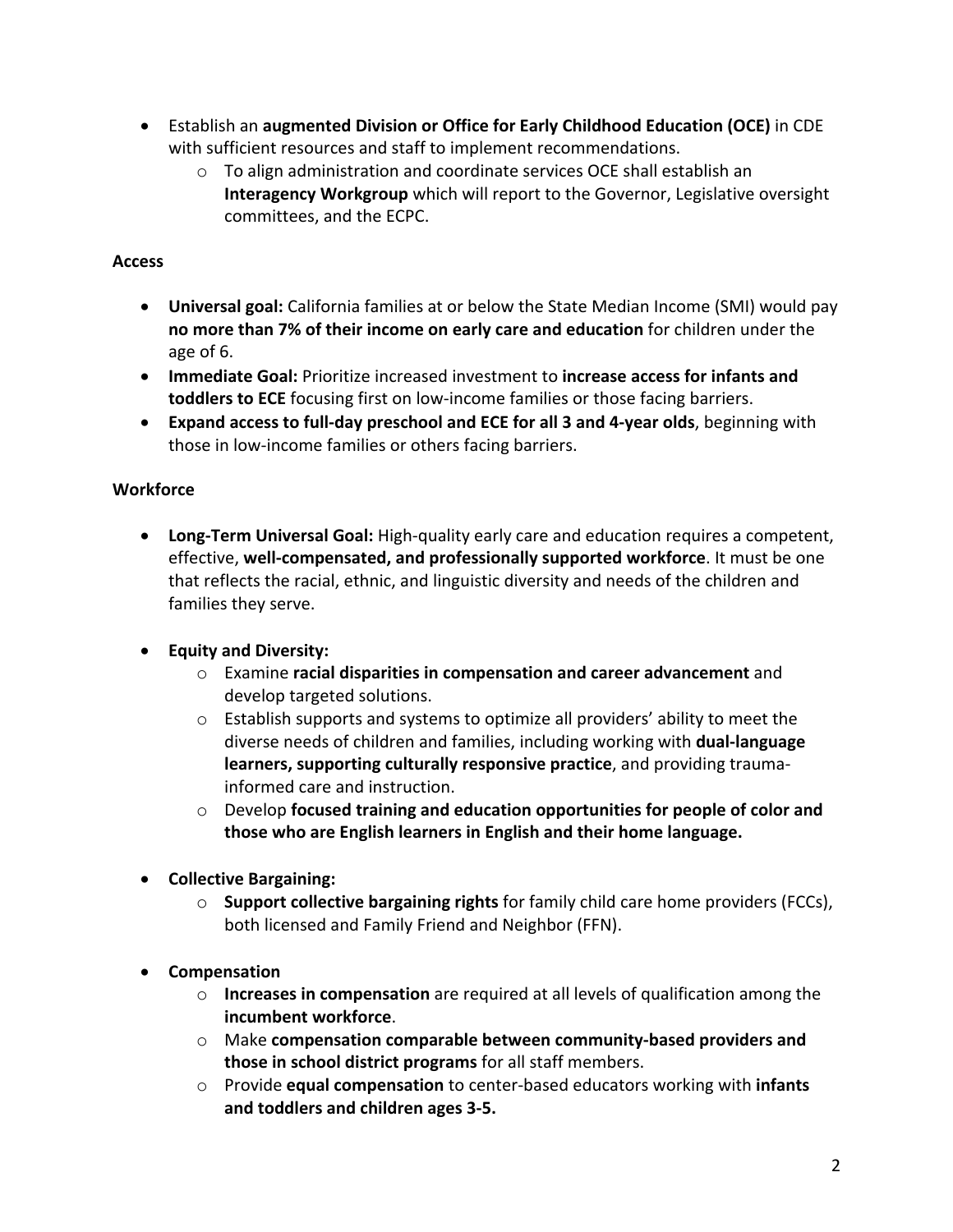- o Invest in strategies that **compensate providers as they increase their professional development**, such as student loan forgiveness, paid professional development time, and graduated wage increases above the base.
- o **Title 5 programs: Ensure salary parity with TK-3 for those with comparable education and experience** with competitive benefit packages including health dental, vision, 20 days paid time off annually, and retirement contribution.
- o **Title 22 programs**: For those participating in state funded programs, their **salary should have parity with TK-3 for those with comparable education and experience** with competitive compensation increasing with education, training and quality improvement, and competitive benefit packages including health, dental, vision, 20 days paid time off, and retirement contribution.
	- § **Provide incentives to licensed family child care homes who wish to specialize in care of infants and toddlers** by establishing a specialized reimbursement rate for those with demonstrated experience and specialized training.
- o **Family, Friend and Neighbor (FFN**): For those participating in state funded programs **immediately make the compensation floor the state minimum wage** and provide benefits for those working an annual average of 20 hours per weekinclude 20 days paid time off and support for purchase of health, dental, and vision insurance.
	- FFN providers receiving state funds should be offered **training, a higher reimbursement rate for improving quality, coaching and mentoring** to serve children with special needs, and **pathways** to licensing or a certification.
- **Qualifications:** Standards for the ECE workforce cannot be increased until compensation levels are raised*.*
	- o Members of the current workforce must have opportunities, incentives, and supports to acquire education and training, and, for those who wish and are able to pursue, attainment of Associate, Bachelor's, and advanced degrees.
	- o The incumbent ECE workforce in publicly funded programs should bear **no cost** for professional development and the entering workforce should receive support to **limit the cost** of educational attainment.
	- o As new qualifications are enacted, ensure that resources to support any education, training, and certification that may be required is available and accessible.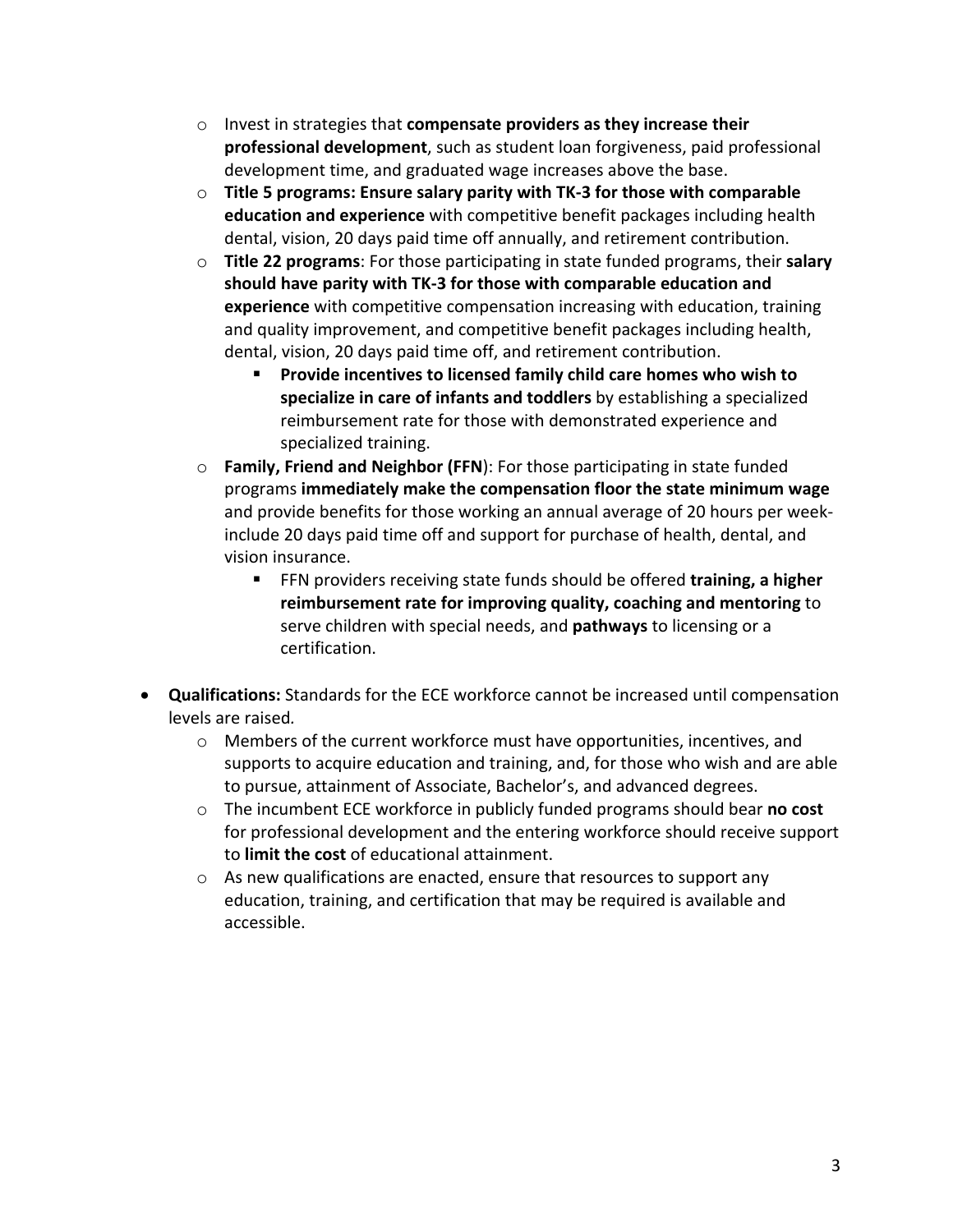- **Competency-Based Permitting and Certification**
	- o **Streamline and simplify** current educator and caregiver **competencies** to focus on essential adult practices that improve child outcomes.
		- § **Align CA** competencies with **national** competencies
	- o **Establish and adequately fund a competency-based system that spans preparation, certification, and pre- and in-service training** to improve quality and inform practice.
		- Require a certification process in which candidates demonstrate competencies, including in serving **dual language learners**, infants and toddlers, children experiencing trauma, and special needs children.
		- § Competencies should be linked to **periodic recertification.**
		- § Preparation should include **supervised field experience**.
	- o **Create, over no more than a 2-year period, competency-based assessments** that allow **both new applicants and the incumbent workforce** to demonstrate that they possess competencies.
		- The assessments should be for all positions, including teachers, coaches, administrators, and center directors, in coordination with the Commission on Teacher Credentialing process.
		- § The assessments should be piloted and refined for the year prior to scaling statewide.
		- Assessments can be done both through the higher education system and on-site programs.
		- Competencies could be measured in a variety of ways, including:
			- Certification based on **formal education**
			- **PD and mentoring** participation and evaluation
			- **Job evaluation** using essential practices
		- § For the **incumbent workforce,** the state should consider an **equivalency for competencies that translates into units/course credits.**
		- **•** This system should be aligned with the system Quality Counts California is developing for coaching competencies.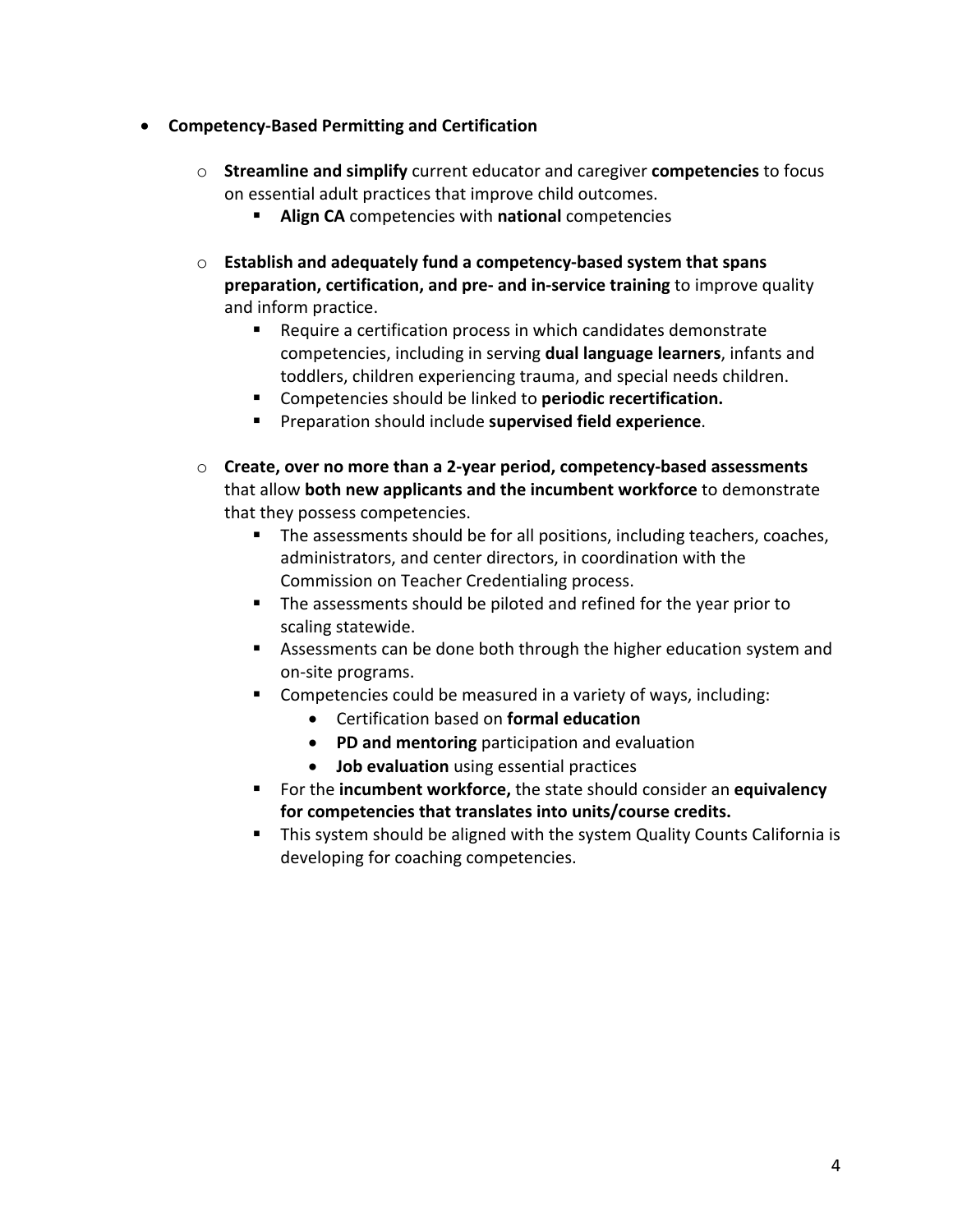- **Professional Development (PD)** (for center-based teachers and licensed FCCs)
	- o **Extend the Workforce Registry** to all counties to support the ECE workforce in tracking and accessing PD opportunities and as a source of information for evaluation and planning statewide.
	- o PD must focus on strengthening educator and caregiver competencies.
		- § The **incumbent ECE workforce** in publicly funded programs should bear **no cost for increasing competencies.**
	- o Invest in a **range of appropriate supports** including: (1) scholarships; (2) tutoring; (3) conveniently scheduled and located classes; (4) education advisors; (5) resources for students learning **English as a second language**; and (6) the availability of courses and books in **languages in addition to English.**
	- o **Increase release time and paid training days** for all members of the ECE workforce.
		- PD programs should include supports such as **payment for substitutes.**
	- o Provide site leaders, administrators, teachers and caregivers with intensive, sustained, individualized, **on-site coaching** focused on interactions with children, building on California's extensive teacher mentoring program.
	- o **Invest in proven apprenticeship models** to professionalize the early learning workforce by enhancing skills and knowledge while simultaneously increasing their compensation.
	- o Expand **peer mentor programs** providing coaching and other training and support for providers from the same community and cultural background.
	- o **Expand DLL training and support** to accommodate the multiple languages spoken by providers and the families and children they serve.
	- o **Expand infant and toddler training** and supports.
	- o Offer PD programs to **FCCs** that are accessible to providers and delivered so they enhance, not hinder, their ability to provide services and sustain their businesses.
		- FCCs should receive training on child development and running a small business.
	- o Provide **training in management and administration for Title 5 and Title 22 centers**.

#### **Workforce Related Quality Improvement**

- **Tie reimbursements to higher quality standards** after the state provides sufficient funding and makes them accessible to family child care homes and FFN providers.
- **Assess effectiveness of federal Child Care and Development Block Grant (CCDBG) quality expenditures** and fund those found to have the most effective outcomes.
- Expand and develop effective Family Child Care Home Education Networks (FCCHENs).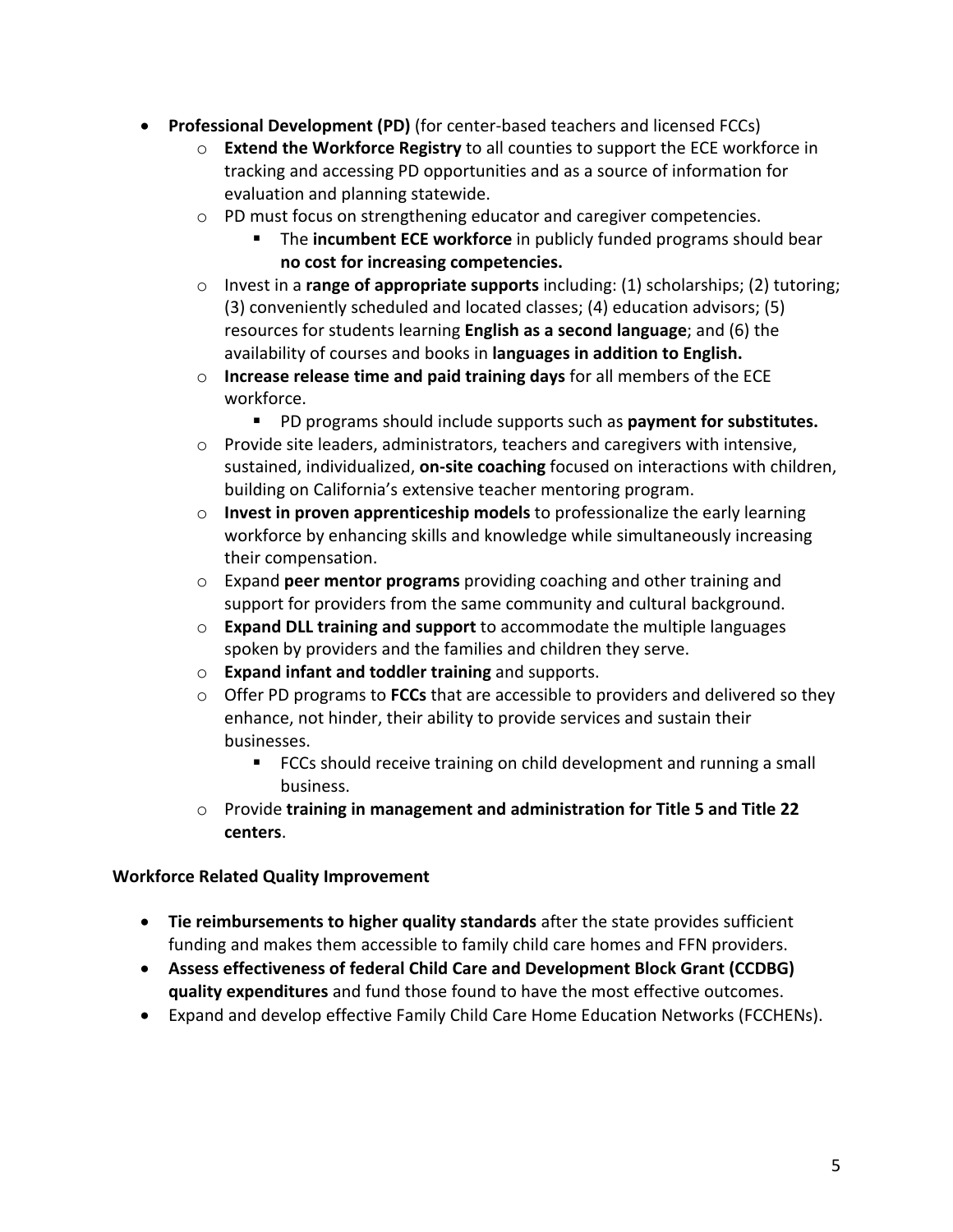#### **Reimbursement Rate Reform**

- The **BRC concurs with the multi-step recommendations of the Rates Working Group**, to implement comprehensive rate reform through a multi-step process.
- **Long-term:** the reimbursement rates for Title 5 and 22 programs should include **competitive compensation that increases with quality improvement.**
- **Near-term:** the reimbursement rates for Family, Friend and Neighbor (FFN) should **make the compensation floor the state minimum wage**

### **Higher Education Systems**

- Provide adequate funding for the **Community College and State University systems** to expand accessibility and range of programs offered.
- **Focus ECE degree programs on particular** areas such as (1) **DLLs**; (2) children with disabilities and special health care needs; (3) infants and toddlers; (4) trauma informed care; and (5) interactions that support children's cognitive and linguistic development.
- **Support higher education faculty** and administrators to better meet the preparation and professional development needs, including supervised clinical experience.
- Invest in a range of appropriate **supports** that allow people from a wide spectrum of cultural, educational, and financial backgrounds to **access professional development opportunities**, including conveniently scheduled and located classes, education advisors, and resources, including **courses and books for students learning English as a second language.**
- More **effectively link degree programs with the credentialing system** to ensure both coursework and course content effectively prepare the ECE workforce.

# **Data Systems**

- There is **tremendous need to build data infrastructure for ECE**.
- **Decrease barriers to linking administrative data across systems** and build on existing administrative data systems to provide timely data on the array of federal, state and locally funded programs serving families with young children.
	- o **Align** data definitions, reporting timeframes and documentation **across the state agencies that oversee ECE programs**, including CDE, DSS and others.
	- o **Align intra-agency data at CDE** between ECE programs.
- Invest in and maintain a **comprehensive workforce data system and the Workforce Registry** to identify the characteristics and needs of the workforce and to assess the reach of policy initiatives and investments.
	- o Create a **workforce data plan that requires participation** in state workforce data systems by all members of the ECE workforce employed in licensed settings and in settings that receive public funding.
- **Provide public access** to important and timely information on California's ECE system by creating an **online portal**.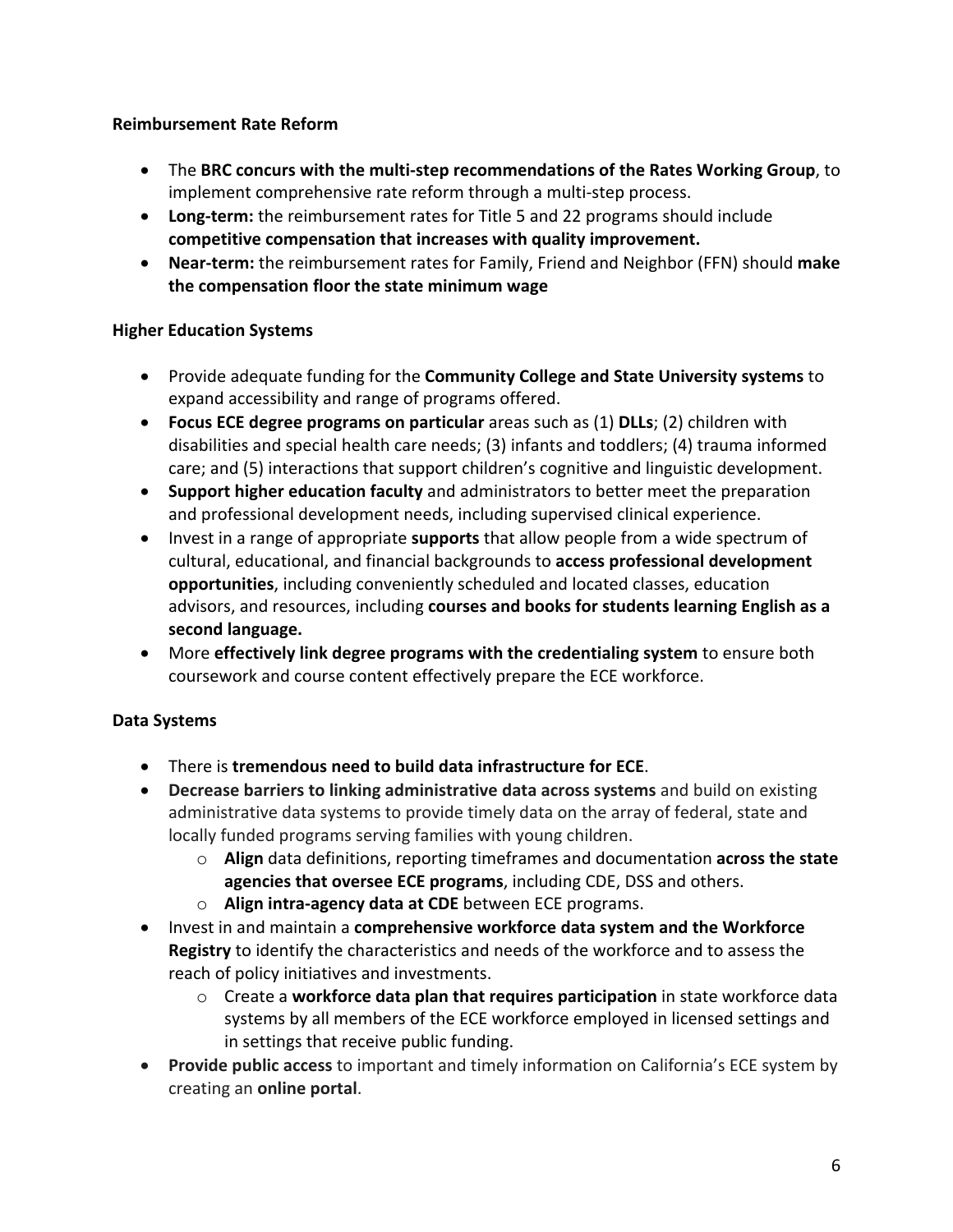#### **ECE and K-12 Alignment**

- **Staff qualifications, ratios, and developmentally appropriate practices for children birth to age 5 should be analyzed and, where necessary, changed** to ensure that children thrive and all outcomes, including social and emotional, are improved.
- **Barriers to district participation in preschool and child care programs should be mitigated,** including coordination and greater alignment of schedules, facility regulations, and other barriers, while maintaining requirements which serve the needs of children and families for full-day, full-year care.
- **Build partnerships** between **school district programs** and our **mixed delivery systems.**
- **Build partnerships** between statewide education **advocacy organizations and early care and education associations**.
- TK-12 and ECE should work with higher education to **explore including ECE units or basic knowledge of ECE in the Administrators Credential** content.

### **Dual Language Learners (DLLs)**

- **Establish evidence based instructional approaches for young DLLs with a dual language approach**, instruction with varying proportions in the home language and English to support simultaneous development of both languages and **promote bilingualism and literacy in both languages.**
- Ensure ECE workforce competencies **address equity for our dual language learners** and include knowledge of **first and second language learning**, understanding the role of culture in language development, and familiarity with best practices for DLL education.
- It is critical that **screening, observations, and ongoing monitoring of DLLs/ELs are done in the home language** and English with culturally, linguistically, and developmentally appropriate and valid assessments by qualified assessors who are knowledgeable about DLL/EL education and language acquisition.
- Increase language access and cultural competence, remove systemic barriers due to cultural and linguistic bias and **expand investments in professional development opportunities to support all DLL children**.
- Recognize that the state's **DLL/EL students enter the education system with linguistic, cultural, and intellectual assets** that contribute to the rich diversity of California.
- Conduct **effective outreach to families from linguistically diverse backgrounds** and **implement the law ensuring ESL classes are an approved activity.**
	- o **Family engagement strategies for DLL** must be responsive to their specific strengths and needs.
- **Provide targeted funds for local initiatives** learning from the 2015 First 5 \$20 million investment in a **Dual Language Learner Pilot**.
- **First 5** should be a member of the State Early Childhood Advisory Council and a partner in systems change in areas of their focus, including home visiting, **Dual-Language Learners** and Quality Counts.